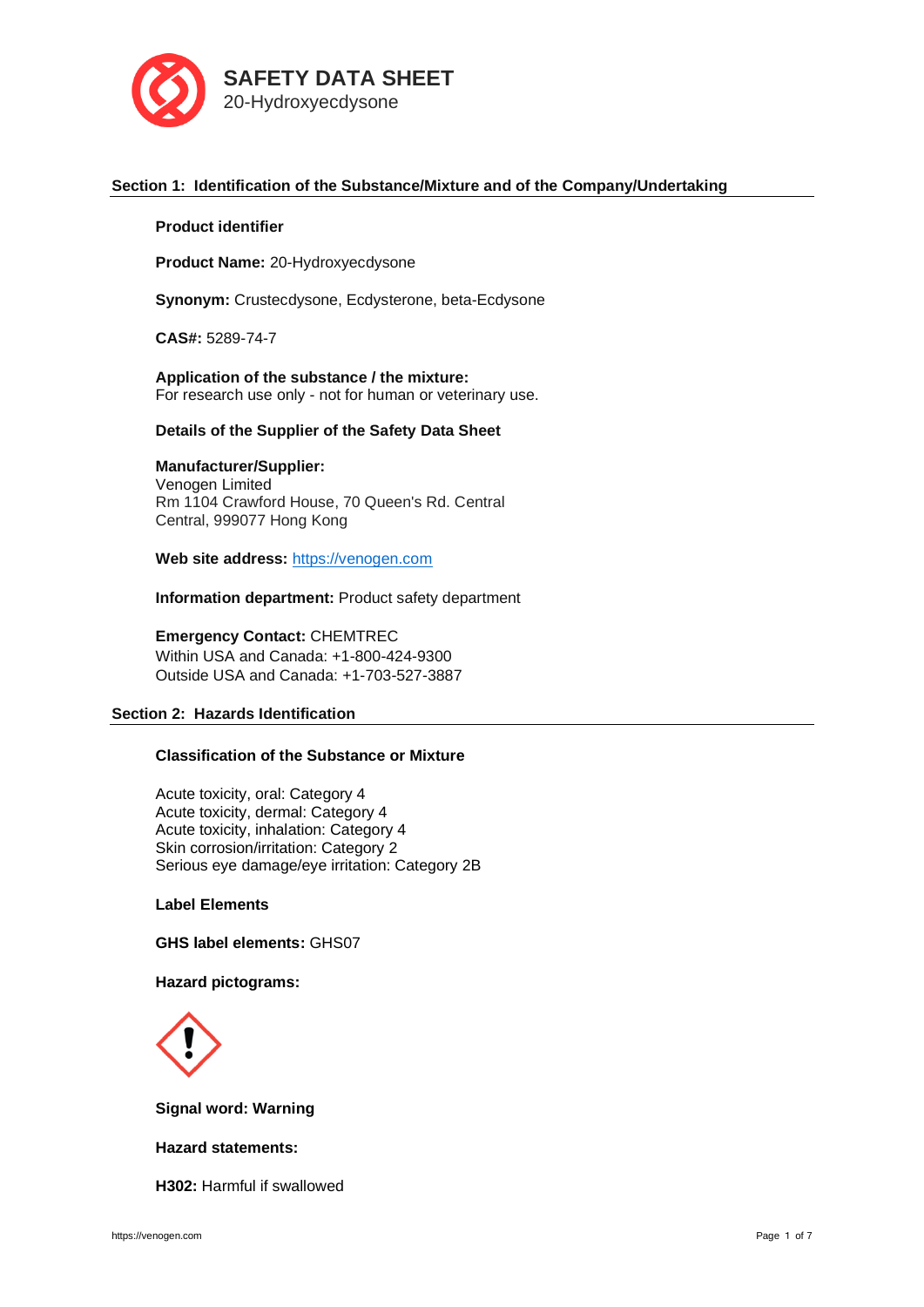

**H312:** Harmful in contact with skin **H332:** Harmful if inhaled **H315:** Causes skin irritation **H320:** Causes eye irritation

# **Precautionary Statements P-Codes**

**Prevention:** P264, P270, P280

**Response:** P301, P302, P304, P305, P312, P313, P321, P322, P330, P332, P337, P338, P340, P351, P352, P362, P363

**Disposal:** P501

# **Section 3: Composition/Information on Ingredients**

**CAS #:** 5289-74-7

**Description:** 20-Hydroxyecdysone

**Concentration:** 100%

## **Section 4: First Aid Measures**

## **Description of First Aid Measures**

**In case of inhalation:** Supply fresh air; get medical attention if symptoms occur.

**In case of skin contact:** Immediately wash skin with soap and plenty of water for at least 15 minutes. Remove contaminated clothing. Get medical attention if symptoms occur. Wash clothing before reuse.

**In case of eye contact:** Hold eyelids apart and flush eyes with plenty of water for at least 15 minutes. Have eyes examined and tested by medical personnel.

**In case of Ingestion:** Wash out mouth with water provided person is conscious. Never give anything by mouth to an unconscious person. Get medical attention. Do NOT induce vomiting unless directed to do so by medical personnel.

**Information for doctor:** Most important symptoms and effects, both acute and delayed. May cause anemia, cough, CNS depression, drowsiness, headache, heart damage, lassitude (weakness, exhaustion), liver damage, narcosis, reproductive effects, teratogenic effects. No further relevant information available.

**Indication of any immediate medical attention and special treatment needed:**  Get medical attention.

#### **Section 5: Fire Fighting Measures**

## **Extinguishing media**

**Suitable extinguishing agents:** Use fire fighting measures that suit the environment. A solid water stream may be inefficient.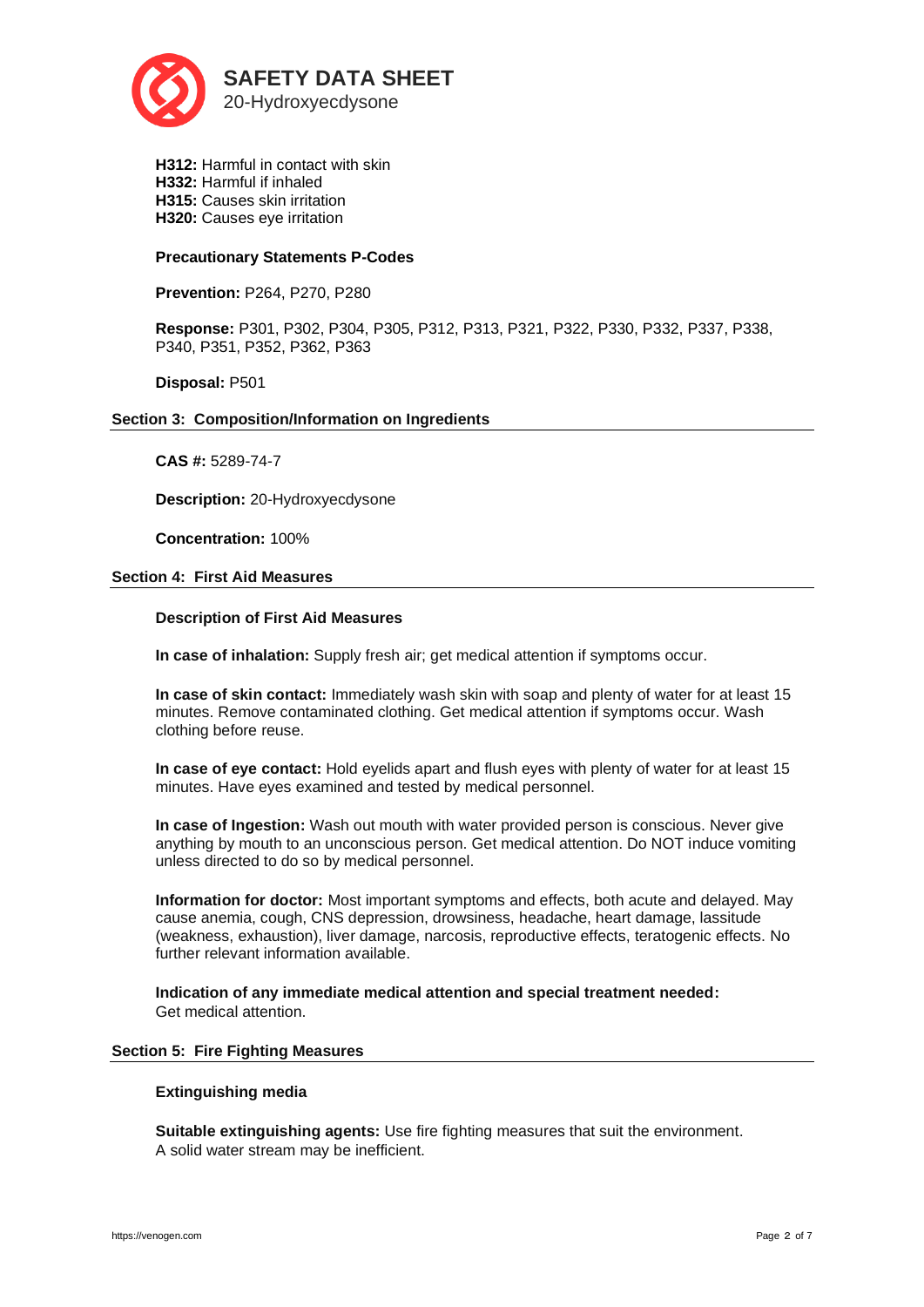

**Special hazards arising from the substance or mixture:** No further relevant information available.

**Advice for firefighters:** No further relevant information available.

**Protective equipment:** Wear self-contained breathing apparatus pressure-demand (NIOSH approved or equivalent), and full protective gear to prevent contact with skin and eyes.

## **Section 6: Accidental Release Measures**

## **Protective Precautions, Protective Equipment, and Emergency Procedures:**

Avoid raising and breathing dust, and provide adequate ventilation. As conditions warrant, wear a NIOSH approved self-contained breathing apparatus, or respirator, and appropriate personal protection (rubber boots, safety goggles, and heavy rubber gloves).

**Environmental Precautions:** Do not allow to enter sewers/ surface or ground water.

#### **Methods and Material For Containment and Cleaning Up:**

Contain spill and collect, as appropriate. Transfer to a chemical waste container for disposal in accordance with local regulations.

### **Reference to other sections**

See Section 7 for information on safe handling. See Section 8 for information on personal protection equipment. See Section 13 for disposal information.

#### **Section 7: Handling and Storage**

#### **Precautions for safe handling:**

Avoid breathing dust/fume/gas/mist/vapours/spray. Avoid prolonged or repeated exposure.

**Conditions for safe storage, including any incompatibilities:** Keep container tightly closed. Store in accordance with information listed on [https://venogen.com.](https://venogen.com/)

**Requirements to be met by storerooms and receptacles:** No special requirements.

**Information about storage in one common storage facility:** Not required.

**Further information about storage conditions:** None.

**Specific end use:** No further relevant information available.

#### **Section 8: Exposure Controls/Personal Protection**

**Additional information about design of technical systems:** No further data; see item 7.

## **Control parameters**

#### **Components with limit values that require monitoring at the workplace:**

The following constituent is the only constituent of the product which has a PEL, TLV or other recommended exposure limit. At this time, the remaining constituent has no known exposure limits.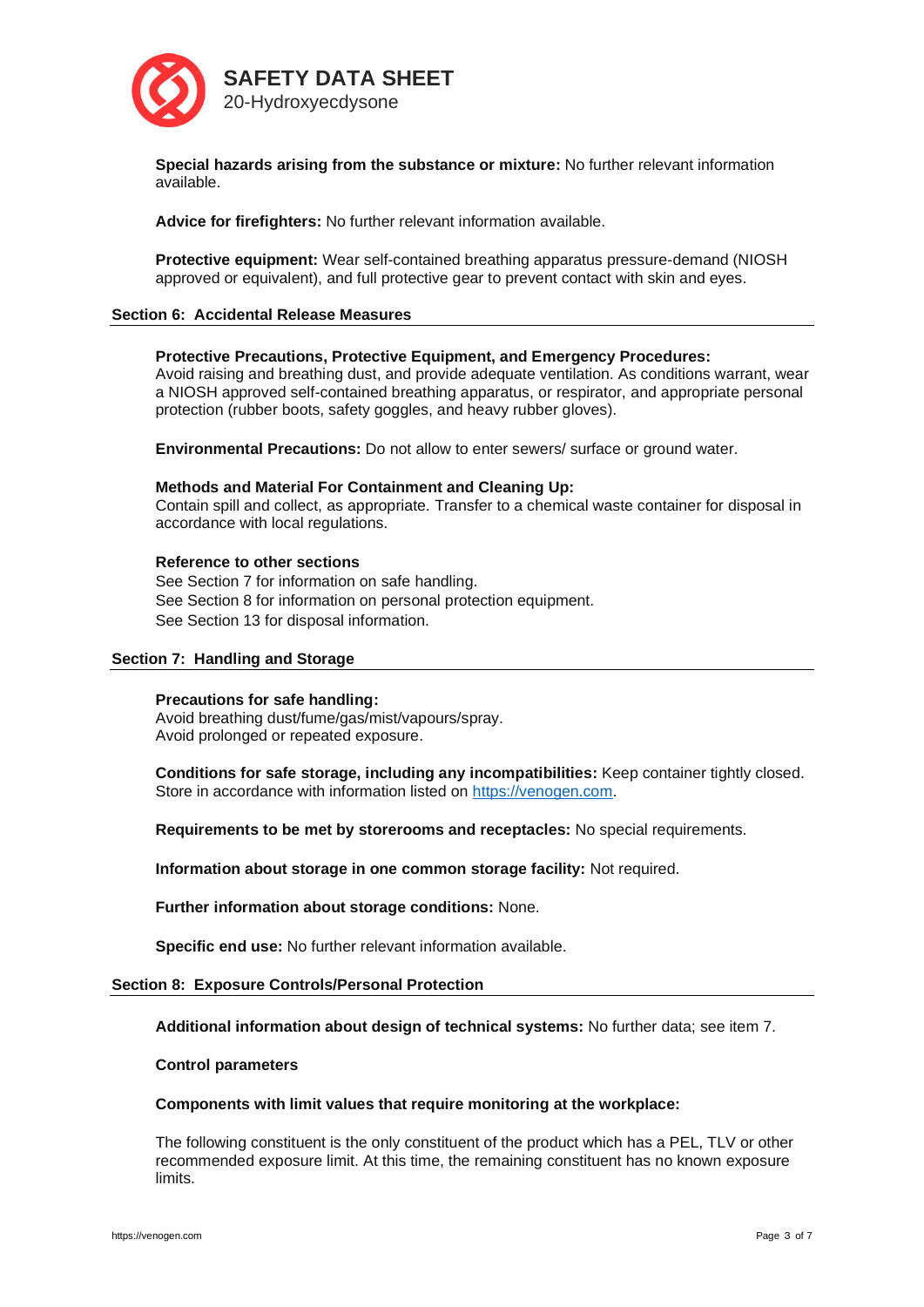

The following constituents are the only constituents of the product which have a PEL, TLV or other recommended exposure limit. At this time, the remaining constituent has no known exposure limits.

**Engineering Controls (Ventilation etc.):** Use process enclosures, local exhaust ventilation, or other engineering controls to control airborne levels below recommended exposure limits.

# **Exposure controls**

## **Personal protective equipment:**

**General protective and hygienic measures:** The usual precautionary measures for handling chemicals should be followed.

## **Protective Clothing:** Lab coat

**Respiratory Equipment (Specify Type):** NIOSH approved respirator, as conditions warrant.

**Protection of hands:** Use Compatible chemical-resistant gloves. The glove material has to be impermeable and resistant to the product/ the substance/ the preparation. Due to missing tests no recommendation to the glove material can be given for the product/ the preparation/ the chemical mixture. Selection of the glove material on consideration of the penetration times, rates of diffusion and the degradation.

**Material of gloves:** The selection of the suitable gloves does not only depend on the material, but also on further marks of quality and varies from manufacturer to manufacturer.

**Penetration time of glove material:** The exact break through time has to be found out by the manufacturer of the protective gloves and has to be observed.

**Eye protection:** Safety glasses

**Work/Hygienic/Maintenance Practices:** Do not take internally. Facilities storing or utilizing this material should be equipped with an eyewash and a safety shower. Wash thoroughly after handling.

#### **Section 9: Physical and Chemical Properties**

#### **General Information on basic physical and chemical properties**

**Appearance:** Solid **Form:** Solid **Color:** Characteristic. **Odor:** Characteristic. **Structural Formula:** C27H44O7 **Molecular Weight:** 480.6 **Odor threshold:** Not determined. **pH-value:** Not applicable.

### **Change in Condition**

**Melting point/Melting range:** Not determined**. Boiling point/Boiling range:** Not determined.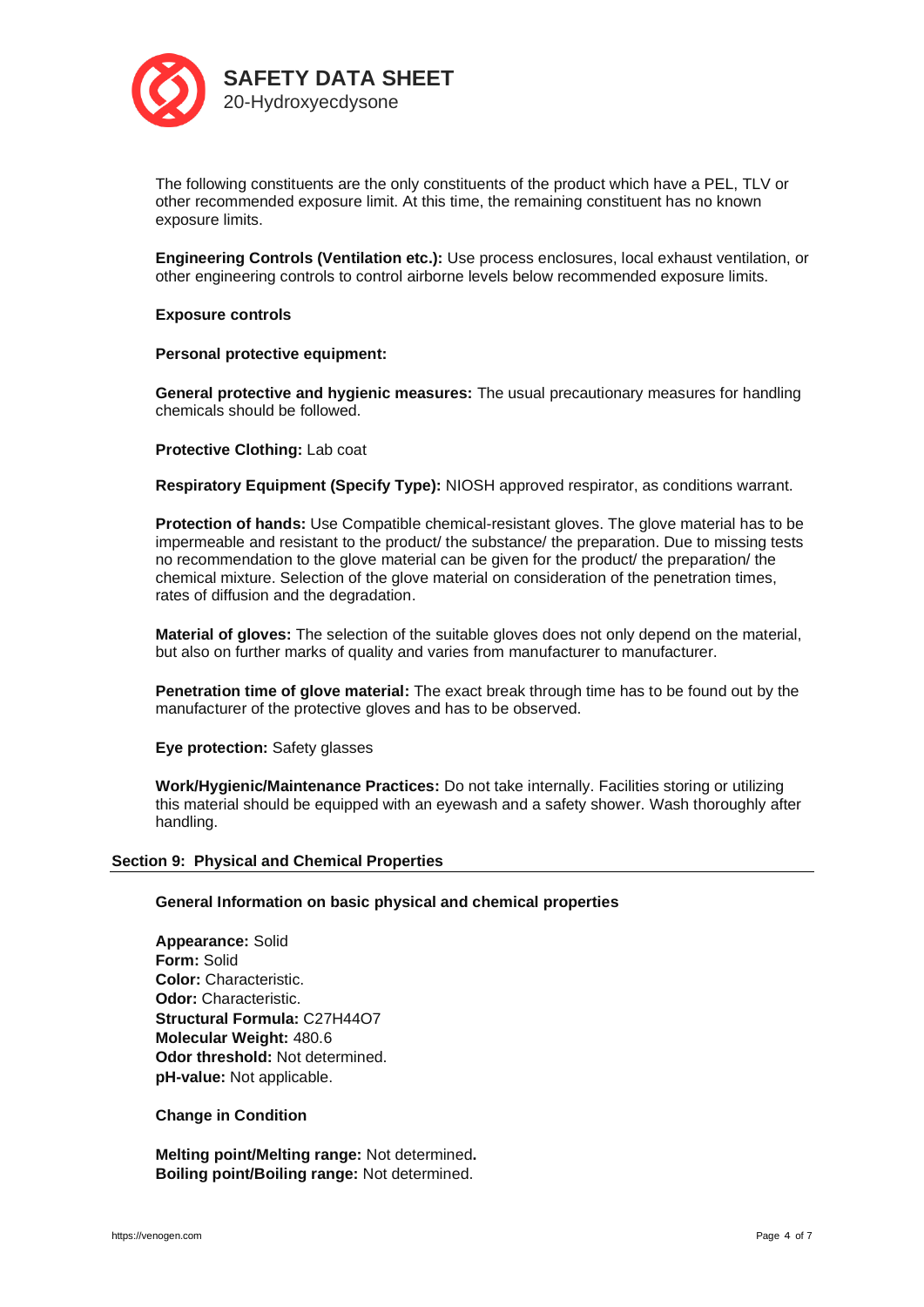

**Flash point:** Not applicable. **Flammability (solid, gaseous):** Product is not flammable. **Decomposition temperature:** Not determined. **Auto igniting:** Not determined. **Danger of explosion:** Product does not present an explosion hazard. **Explosion limits: Lower:** Not determined. **Upper:** Not determined. **Vapor pressure:** Not applicable. **Density:** Not determined. **Relative density:** Not determined. **Vapor density:** Not applicable. **Evaporation rate:** Not applicable. **Solubility in / Miscibility with Water:** Not applicable. **Partition coefficient (n-octanol/water):** Not applicable. **Viscosity: Dynamic:** Not applicable. **Kinematic:** Not applicable. **Solubility:** n/a **Other information:** No further relevant information available.

# **Section 10: Stability and Reactivity**

# **Chemical stability**

**Thermal decomposition / conditions to be avoided:** No decomposition if used according to specifications.

**Possibility of hazardous reactions:** No dangerous reactions known.

**Conditions to avoid:** No further relevant information available.

**Incompatible materials:** strong acids, strong bases, strong oxidizing agents

**Hazardous decomposition products:** carbon oxides, nitrogen oxides, phosphorous oxides

**Reactivity:** No further relevant information available.

# **Section 11: Toxicological Information**

#### **Acute toxicity**

**Primary irritant effect on the skin:** Not determined. **Primary irritant effect on the eye:** Not determined. **Sensitization:** Not determined. **Additional toxicological information:** When used and handled according to specifications, the product does not have any harmful effects according to our experience and the information provided to us.

#### **Carcinogenic categories**

**IARC (International Agency for Research on Cancer):** Substance is not listed. **NTP (National Toxicology Program):** Substance is not listed. **OSHA-Ca (Occupational Safety & Health Administration):** Substance is not listed.

# **Section 12: Ecological Information**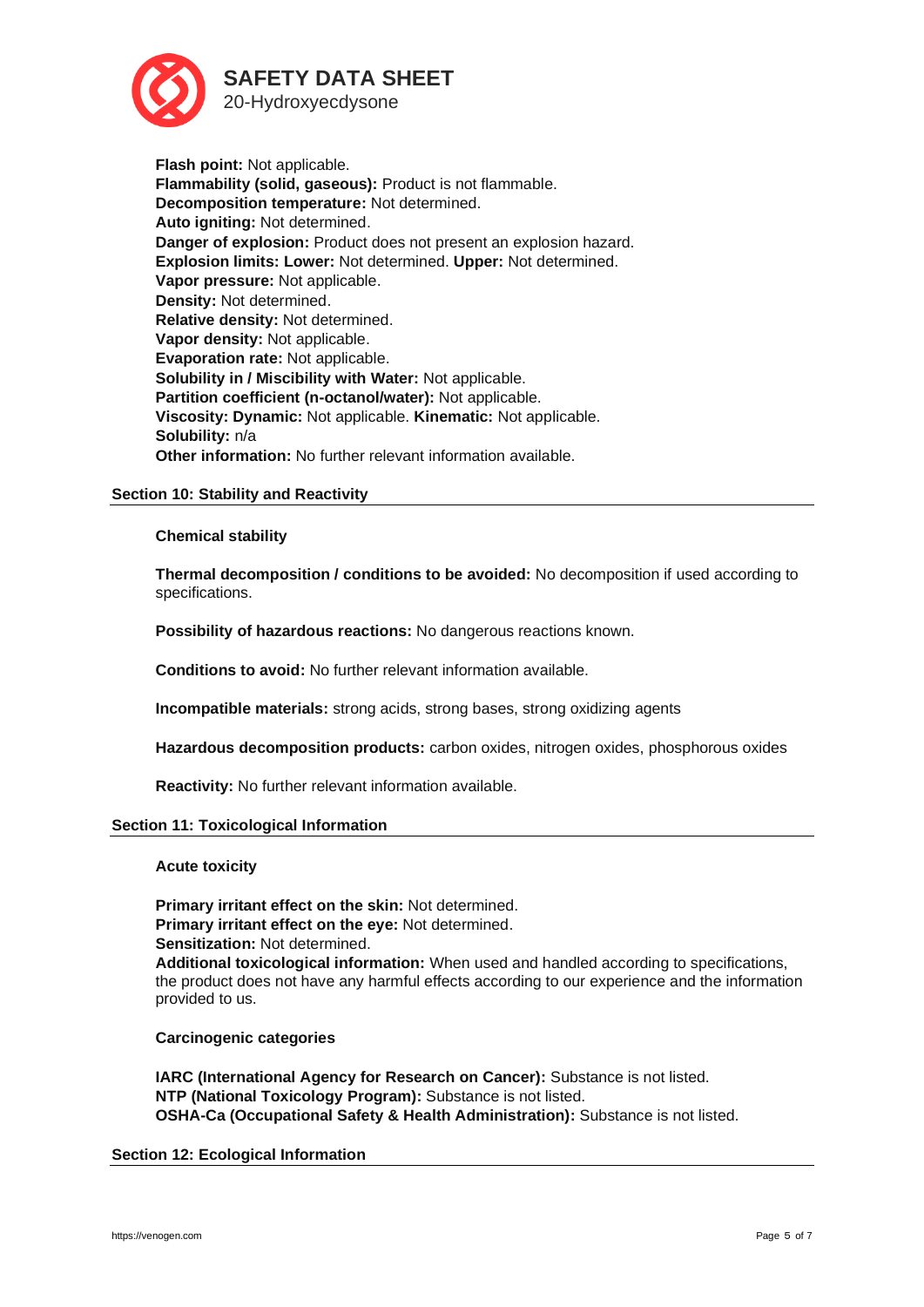

# **Toxicity**

**Aquatic toxicity:** No further relevant information available. **Persistence and degradability:** No further relevant information available.

# **Behavior in environmental systems**

**Bioaccumulative potential:** No further relevant information available. **Mobility in soil:** No further relevant information available.

# **Additional ecological information**

**General notes:** Water hazard class 1 (Self-assessment): slightly hazardous for water Do not allow undiluted product or large quantities of it to reach ground water, water course or sewage system.

**Results of PBT and vPvB assessment PBT:** No data available. **vPvB:** No data available. **Other adverse effects:** No further relevant information available.

# **Section 13: Disposal Considerations**

**Waste treatment methods Recommendation:** Smaller quantities can be disposed of with household waste.

**Uncleaned packagings Recommendation:** Disposal must be made according to official regulations.

# **Section 14: Transport Information**

**Land Transport (US DOT):** Not dangerous goods.

**Land Transport (European ADR/RID):** Not dangerous goods.

**Air Transport (ICAO/IATA):** Not dangerous goods.

# **Additional Transport Information:**

Transport in accordance with local, state, and federal regulations. When sold in quantities of less than or equal to 1 mL, or 1 g, with an Excepted Quantity Code of E1, E2, E4, or E5, this item meets the De Minimis Quantities exemption, per IATA 2.6.10. Therefore, packaging does not have to be labeled as Dangerous Goods/Excepted Quantity.

# **Section 15: Regulatory Information**

**Safety, health and environmental regulations/legislation specific for the substance or mixture**

**CAS #:** 5289-74-7

**Description:** 20-Hydroxyecdysone

**Sara Section 355 (extremely hazardous substances):** Substance is not listed.